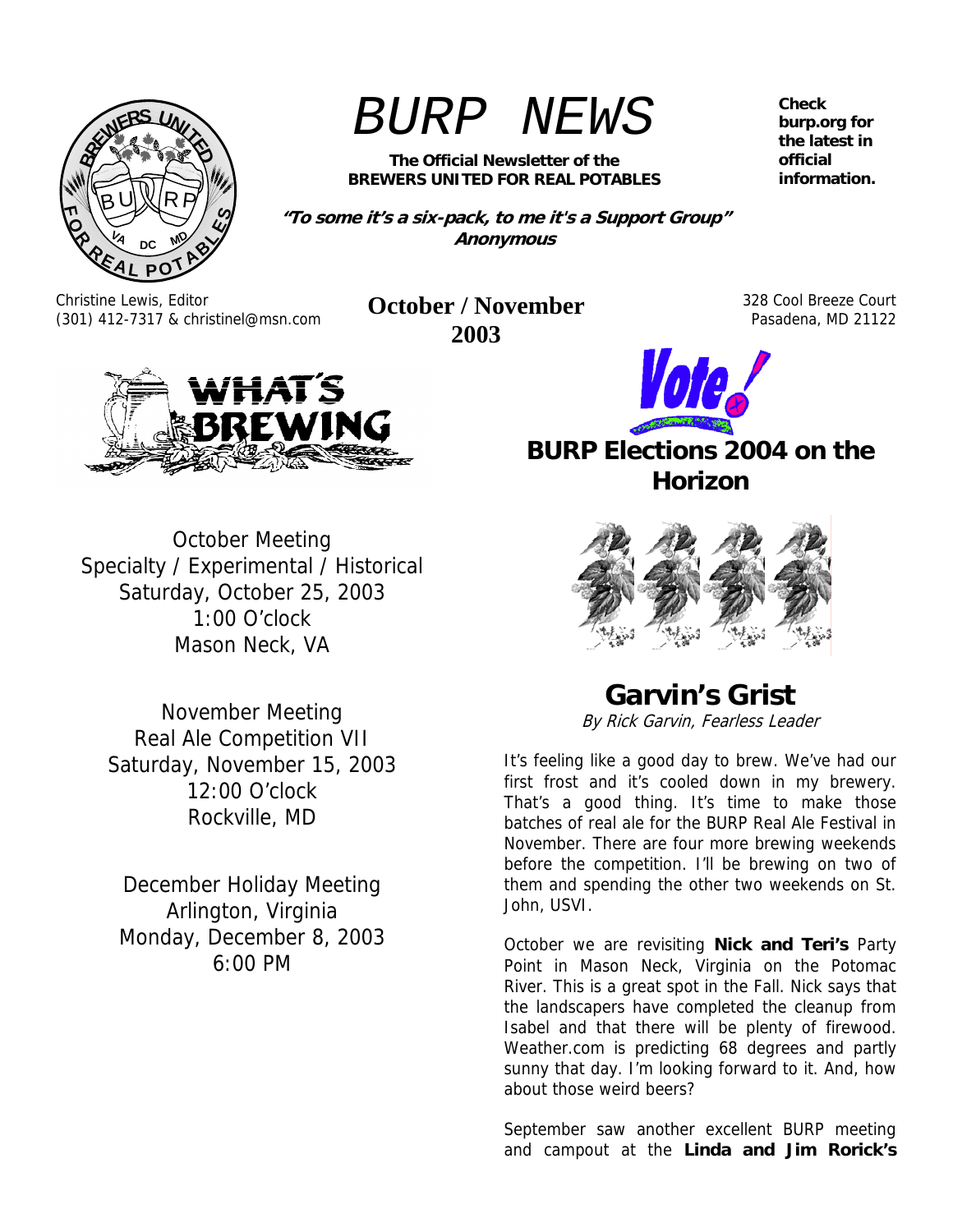Turtle Creek Farm. Christine and I got there early and set the tent up and tapped the Altbier. There were about 20 fine German-style beers lined up for the competition. Yum. We had the Rorick's zesty chicken from the porkulator and hot brats from the grill along with a groaning table of BURP delicacies. I was pleased. The sun set and the fun continued. Boy Scout **Bob Cooke** had the campfire hot and the night went late. **Bill Newman** provided campfire entertainment to the 20 campers as the beers outlasted us all. Well, except for Bill. He never quite made it bed that night. **Alison Skeel**  the Hangover Doctor provided the cure Sunday morning with her splendid and zesty Menudo. Thanks Linda and Jim for another great Oktoberfest.

Yes, it's time to start thinking about officers for 2004. We will be taking elections at the November election. There are lots of opportunities to serve. If you have any interest in working the newsletter, talk to Sweet Christine or myself about what it takes. She spends about 4 hours per month pulling together the newsletter. The most important skill is good nagging. Thanks to Sweet Christine for 2 years of good-hearted nagging!

Mmm, beer. I'm going to start kicking into brewing high gear. I may even try to craft an entry for the December breakfast cereal brew-off. Reese's Puffs Porter has some potential. While we are getting kinky, why not try some of those experimental procedures you've wanted to try? Some people swear by no-sparge mashing to save brewing time. The next logical step is no-sparge fermentation. Just ferment in the mash tun. Or, how about nosparge serving? Like one of those African sorghum beers that you drink through a long straw straight from the fermenter. It's still beer. Mmm, beer.

Cheers, Rick

## **? ? ? ? ? ? ? ? RYDler**

Q: HOW TO GET RICH FAST? ?

**? ? ? ? ? ? ? ?**



## **Betsy and Tom's Kulture Korner**

### **Octobeer Club Competition: Weird Beer.**

Well, it's October… a pretty spooky month. And in tune with the October/ Halloween theme of our next meeting, the monthly competition will be BJCP Category 24, Specialty, Experiment, Historical or what we more frequently call "Weird Beer".

So, what's a weird beer? I know some of us brew weird beers regularly, but we're not talking beer that tastes bad. In fact, well made Specialty Beers can be quite good. Here are the specs from the BJCP Guidelines:

Any ale or lager beer brewed using unusual techniques (hot rocks, etc.), unique fermentables (such as maple syrup, honey, etc.), unique adjuncts (oats, rye, potatoes, etc.), low alcohol, combinations of fruits and spices/ herbs/ vegetables, or historical beers (Entire, IPA with Brettanomyces, Louvain Peeterman, etc.). Experimental beers that do not otherwise meet the other established style categories may be entered here.

#### **Aroma:**

The character of the stated uniqueness should be distinctive in the aroma. Overall the aroma should be a balanced combination of malt, hops and the featured uniqueness as appropriate to the specific type of beer being presented. If the base beer is an ale, then general fruitiness and other fermentation byproducts such as diacetyl may be present as appropriate for the warmer fermentation. If the base beer is a lager, then overall less fermentation byproducts would be appropriate. The overall aroma should be balanced and harmonious.

#### **Appearance:**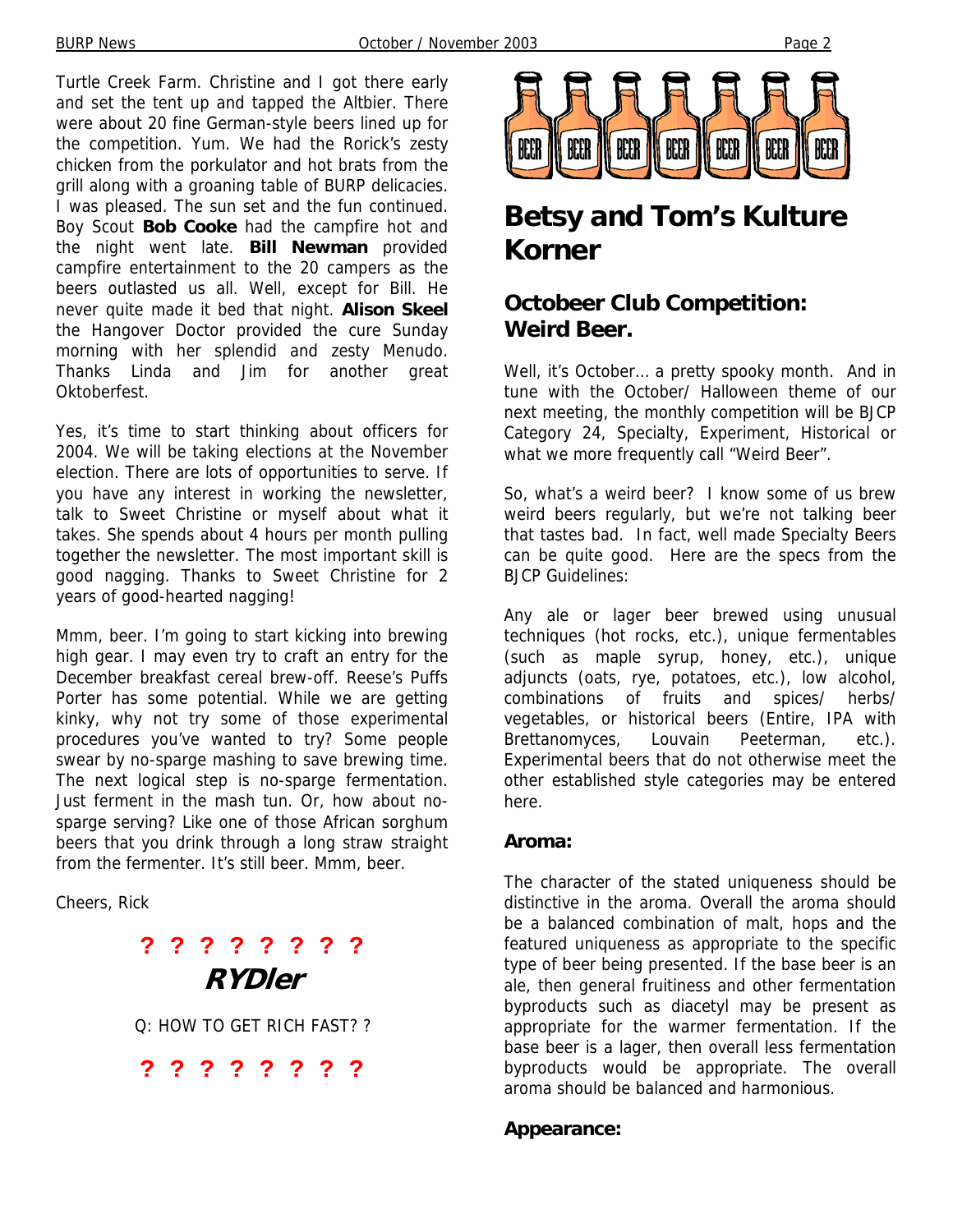Appearance should be appropriate to the base beer being presented and will vary depending on the base beer.

#### **Flavor:**

The character of the particular ingredient or technique should be distinctive in the flavor profile. Hop bitterness and flavor, malt flavors, alcohol content and fermentation byproducts, such as diacetyl, should be appropriate to the base beer and harmonious and balanced with the distinctive nature of flavors present.

#### **Mouthfeel**:

Mouthfeel may vary depending on the base beer selected and as appropriate to that base beer. Body and carbonation levels should be appropriate to the base beer style being presented.

#### **Overall Impression:**

A harmonious marriage of ingredients, processes and beer.

#### **Comments:**

Overall balance is the key to presenting a wellmade specialty beer. The distinctive nature of the stated specialty should complement the original style and not overwhelm it. The brewer should recognize that some combinations of base beer styles and ingredients or techniques work well together while others do not make for harmonious combinations. The brewer must specify the underlying beer style as well as the type of unique ingredients used, process utilized or historical beer style being brewed. If the base beer is a classic style, the original style should come through in aroma and flavor. Additionally, whenever multiple fruits, spices, herbs or vegetables are used each should be distinctive in their own way. For historical styles that may not be known to all beer judges, the brewer may provide a copy of the text of references to these beers as an aid to the judges.

**Vital Statistics:** 

OG, FG, IBUs, SRM and ABV will vary depending on the underlying base beer.

Two bottles required for entry. Points earned here will count toward brewer of the year. Good luck.

#### **AHA Club Only Competition, November 2003: Koelsch and Altbier**

Your friendly ministers of culture are accepting BURP entries for the AHA Club Only Competition in November. We will do any judging needed for this off-line (i.e. not at the BURP meeting.) Information on the AHA Club Only Competitions (including entry forms and bottle labels) can be found at http://www.beertown.org/homebrewing/club.html. If you have an Alt or a Koelsch to enter, please bring it to the October meeting with the appropriate forms. Our entry is due to the AHA by November 14.



## **Novembeer Club Competition: BURP 2003 Real Ale Competition**

Announcing the seventh BURP Real Ale Competition to be held in conjunction with the November 15 BURP meeting at Bill and Wendy's house in Rockville. Thanks to our brewers, this competition has become the second largest Real Ale Competition in the US!

For those who have not participated in the past, this is a keg-only competition with entries accepted in the following British ale categories: Mild, Ordinary Bitter, Best Bitter, Strong Bitter (ESB), Strong Mild, Old Ale, Scottish Light 60/-, Heavy 70/-, and Export 80/-, Northern English Brown Ale, Southern English Brown Ale, Brown Porter, Classic Dry Stout, Sweet Stout and Oatmeal Stout. All entries must be naturally conditioned (no forced carbonation; if you have questions about this, please contact Tom or Andy for more information), and will be served by hand pump without the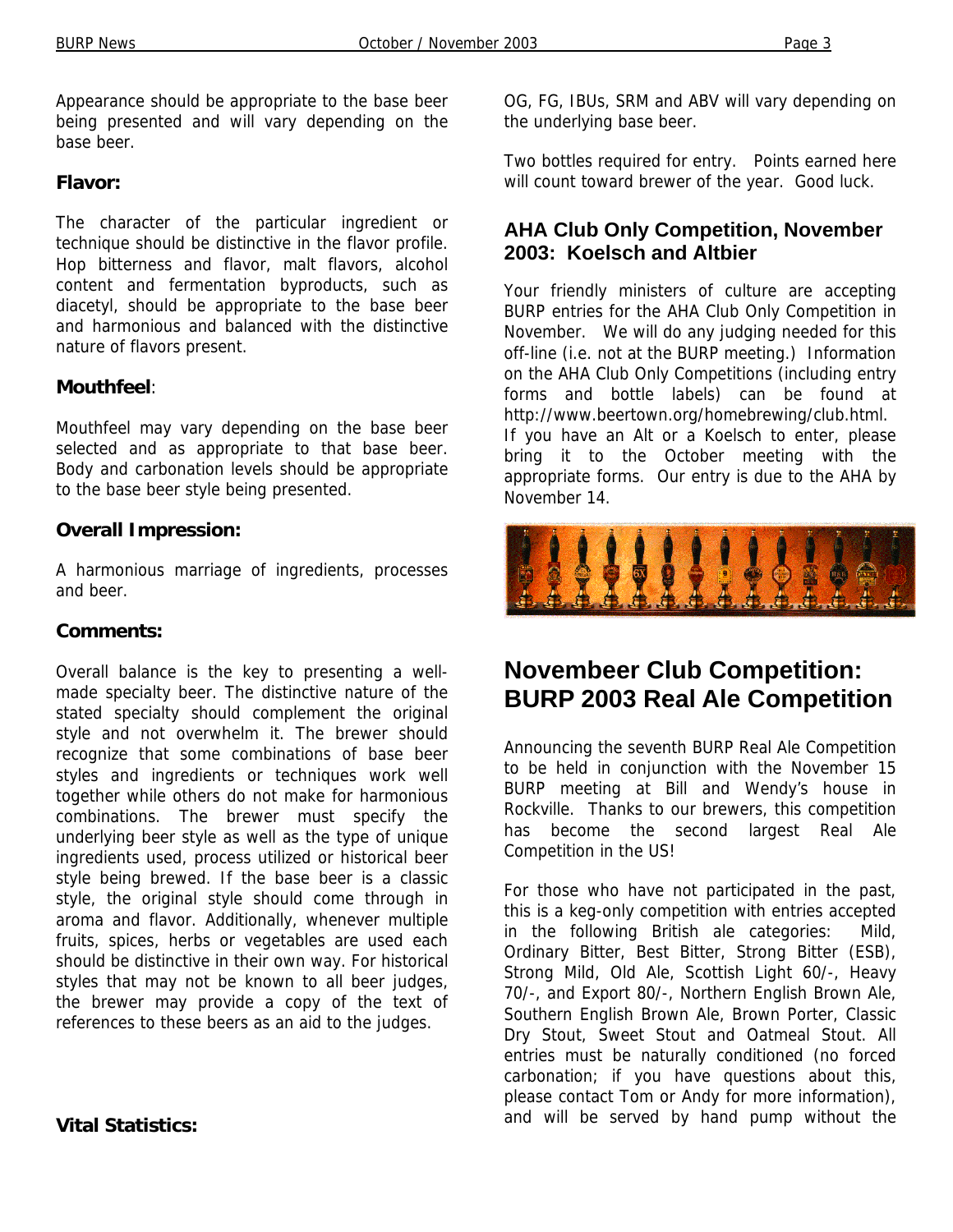assistance of any extraneous gas. A beer engine will not be required for entry as the club has plenty amongst our members.

Entries will be accepted at Bill and Wendy's house, beginning Sunday, 9 November. A minimum of one gallon of beer is required in the keg for each entry. Three or Five gallon Cornelius kegs with standard pin or ball lock fittings are the most readily used form of keg, but if you wish to submit a Sanke or a Hogshead of Real Ale, please be our guest :-) It is recommended that all entrants submit their kegs a few days before the competition in order to allow the beer to settle and clear, but entries will be accepted right up until the time of the competition on Friday. Our crack team of BURP cellermen/women will adhere to any conditioning directions given to them, but in the event that no directions are given, we will do whatever we feel is best for the beer.

We are asking entrants to please provide only the gas-in fitting for their keg entry. (2-Pin fitting for Pin Lock kegs, or, "G" fitting for Ball Lock kegs.) In addition, it is advised that you put your name or initials (or any other identifying symbol) on the fitting to facilitate its return in case it is separated from the keg. Last year there were some lost fittings due to the large number floating around. We will due our best to insure that fittings are returned to their owners after the competition. The competition will be held Friday, 14 November during a closed-judging session, but the remaining beer will be available for tasting at the BURP meeting on Saturday the  $15<sup>th</sup>$ . Because of the quantity of Real Ale available for Saturday's meeting, the November meeting will not require members to bring beer.

In order to allow each entry to be on long enough for club members to try all of the beers, the November meeting will begin at 12:00. There will be no educational session before this years meeting, but Tom and Andy will be available to answer any questions about real ale.

The purpose of the competition is to celebrate British-style Cask Conditioned Real Ale. The beers will be judged according to their quality as well as their adherence to these British styles. We will endeavor to recruit the most knowledgeable Real Ale judges from within BURP and the professional brewing community. There will be no cost to enter the competition and each entry will receive feedback. Ribbons will be awarded for first, second and third place and the winner will also receive the coveted 2003 BURP Real Ale Competition Cup. And we will continue the tradition of awarding a special "Cellarman's Choice" award for the beer, deemed by the crack team of BURP cellermen/women, to be of special merit! This beer may not necessarily be one of the ribbon winners from the competition. Another reason to get a Real Ale into RAC 2003!

Style guidelines and complete competition rules are available on the BURP webpage. If you can't access the BURP page, contact Tom Cannon (Cannon@Burp.org) or Andy Anderson (Andy@Burp.org) for more information. If you plan on entering beer for the RAC, please let us know as soon as possible for planning purposes.

The BURP Real Ale Competition is registered with the BJCP. We expect requests to judge to be heavy, but we maintain the obligation to choose the best judges available, particularly giving preference to BJCP judges who have been to the UK specifically to drink Real Ale, have entered beer into the competition, or provided a beer engine. Andy Anderson will be this year's Real Ale Competition Judge Coordinator.

### **Calling all Beer Engines**

As part of the 2003 BURP Real Ale Competition, we will once again be calling on all BURP members for their beer engines for use in the competition and the tasting at the November meeting. If you are a BURPer, and you have a beer engine (there are lots of you), we hope you will let us use your pump for the biggest Real Ale tasting on the East Coast! RAC organizers will be contacting you, but if you think we will forget you, please contact us (Tom or Andy). Thanks!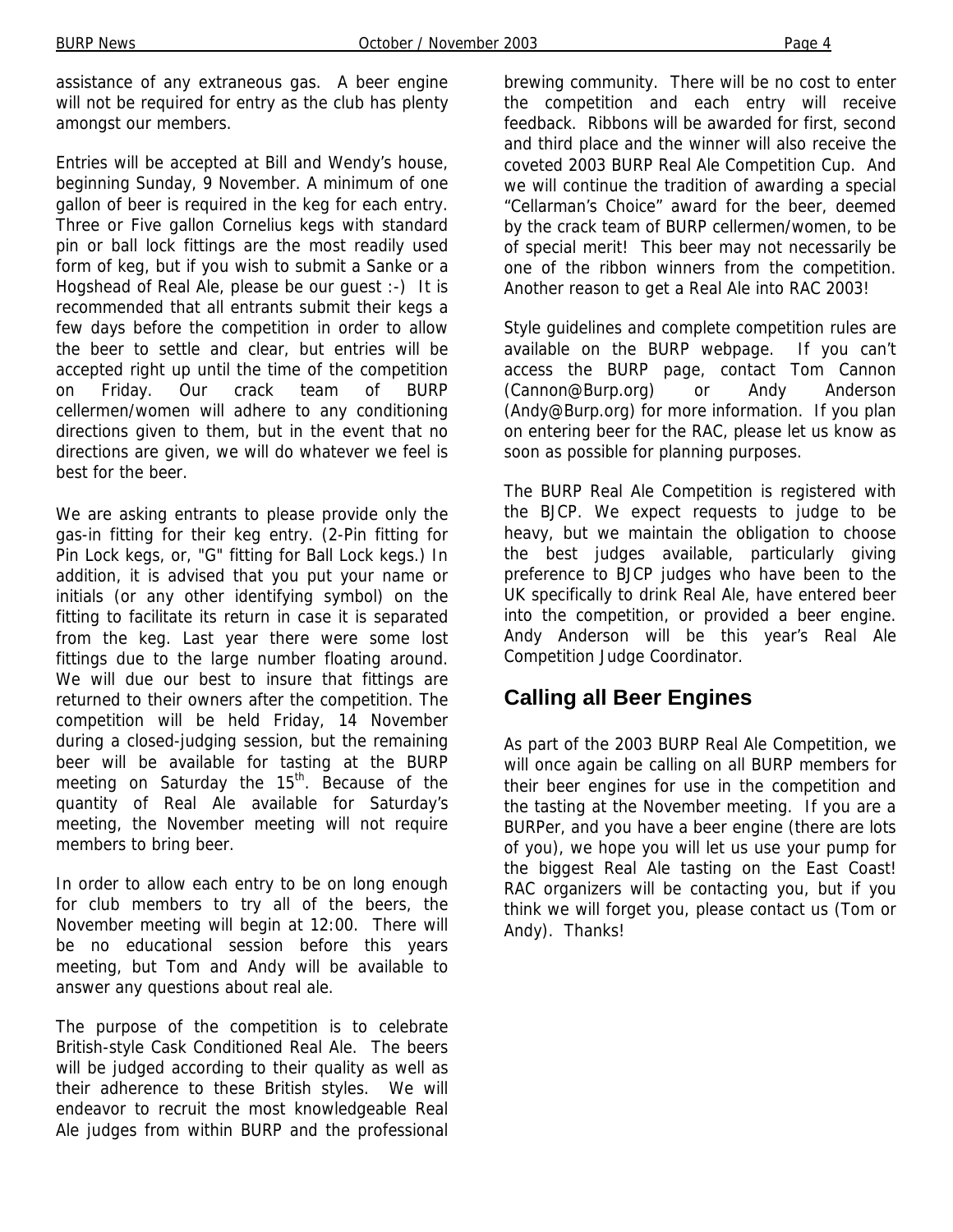#### **Decembeer Club Competition**: **A BURP Brew Off, with a Twist!**

The Holiday meeting will be at 6pm Monday, December 8, 2003 at the ALP in Arlington (same place as last year, but upstairs!)

Well, we've done this kind of thing before, but not quite this way. The way this brew-off works is that BURP will pay for some base ingredients for 5 gallons of beer. Then the brewers can add up to one more pound of ingredients and can use whatever yeast they want. So, for this year's competition, BURP will supply:

8 pounds FrancoBelgian Pale Ale Malt 1 pound Weyermann Light Munich Malt

1 pound Munton and Fison Crystal Malt

2 ounces each Chinook, Northern Brewer, and Saaz hops (pellet or whole)

One package of yeast of the brewer's choice, either White Labs or Wyeast.

The twist to make this brew more festive, interesting, whatever, is that to each five gallon batch, one container of **breakfast cereal** must be added! We're taking our inspiration from the Chicago Beer Society's version of a brew-off done in 1995.

Twisted? Indeed, but think about it. Grape nuts is pretty much malted barley. Puffed wheat is nothing more than torrified wheat. Quaker Oats…lots of uses for oats in beer. This shouldn't be too hard, and the clever uses of some other breakfast cereals could make this quite interesting/festive/whatever!

Other rules? This has to be a team brew. That means that anti-social/not fun brewers (like Andy) cannot brew alone (and Andy does need to socialize). This Breakfast Cereal contest should be fun, so brew with a group. However, let's make certain that we get enough teams brewing so there is a good diversity of beers to make this Brew-off a real success. If 20 people get together to brew their Captain Crunch IPA, they may have a great time, but we'll only have 5 gallons of that stellar beer at the December meeting. So, in an effort to make MORE BEER (Captain Crunch IPA, Count

Chocula Chocolate Porter, Raisin Brain Raisin D'Etre, etc) let's try to keep team sizes to at least two and no more than three individual brewers/brewing families.

Also, since BURP is supplying 5 gallons worth of ingredients, we expect the brewers to provide 5 gallons for the Holiday party. If you have problems kegging beer (like never do it), contact your friendly ministers of culture and we'll try to work something out.

How about if I only brew 10 or 15 gallons? No problem, you just have to up the ingredients at the same ratio (including more breakfast cereal). For example, our systems are set up for 10 gallon brewing. So we will double the BURP supplied ingredients. Please note, however, that BURP is only paying for the first 5 gallons worth. You have to pay for the rest and you are still only asked to provide 5 gallons to the meeting!

Do I have to use all of the ingredients? No, of course not. That's just what BURP provides. You are welcome to mix and match (matching only up to 1 pound of additional ingredients per 5 gallon batch.) And this combination of malts and hops should provide flexibility for anything from a cream ale to a porter.

OK, BURP's supplying malt and hops, where do I get them? Good question. We are primarily working this through Jason Russ at Jays Brewing. We have an account there, so all you have to do is show up and ask for the BURP stuff. If you are one of those remote BURPers living in out of the way places like West Virginia or Maryland, you have two choices. If you let your ministers of culture know before the October meeting, we will bring the stuff to the meeting for you. If you want to brew it before the October meeting, then give us a call, and we'll make some arrangements to procure the ingredients and pay you back later. We're willing to be flexible on this.

What are "one pound other ingredients"? This could be another pound of grain, something like Chocolate or Black Patent malt for a porter (or half a pound of each). Could be a pound of fruit. Maybe a few ounces of different hops plus some extra grain (that add up to not more than one pound). Maybe a pound of sugar or honey!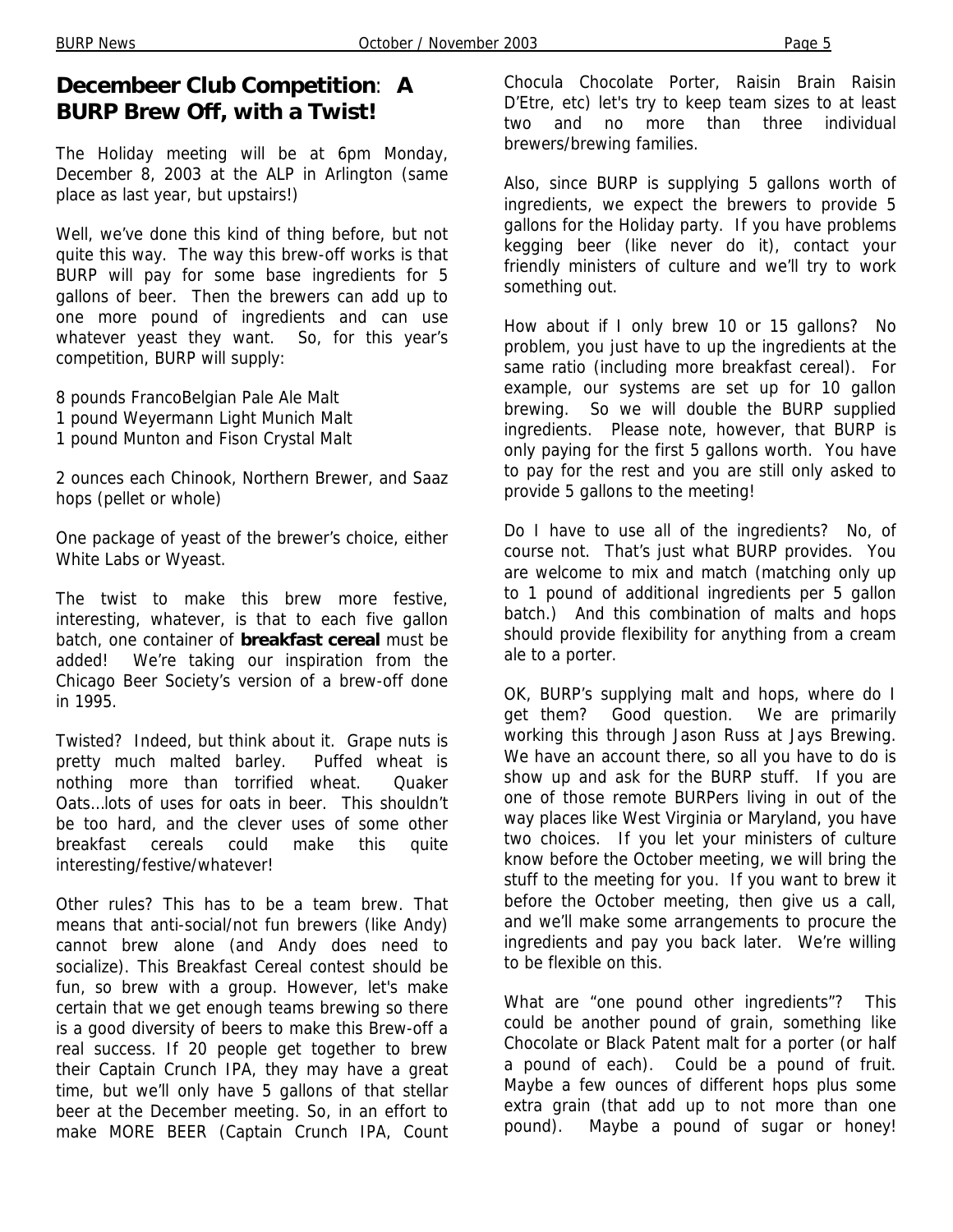Anything goes, and, if you can buy the extra pound of stuff at Jays Brewing, BURP will pay for that as well! If you have to get it at a Grocery Store, Health Food Store, Pet Store, etc., that's your problem and you'll have to pay for it.

What about our extract only brewers? Well, that's a slight problem. You can't really match up extract to grain on a fair basis. So, how about finding a brewing partner that can handle all grain? Should be plenty around, and it would be a good opportunity to learn other ways to brew on other peoples brewing systems!

In any event, this competition was announced at BURP Oktoberfest and was wondrously received by the two or three people who were paying attention! For this reason, we've gotten the word out now on BURP list. The point here is to have some fun brewing with other folks, and to have some interesting beers at the BURP Holiday Party. If you have any questions on this, or any other competition, let us know.

## **BURP 10 and 20 Years Ago**

Compiled By Bill Ridgely

#### **20 Years Ago, Oct. & Nov. 1983**

In October, "Dr Brew" **Phil Angerhofer** conducted a basic brewing clinic for the benefit of those just embarking on the homebrewing hobby. Phil planned to repeat the clinic periodically as new members joined the club.

The first BURP t-shirts arrived in November 1983 and were placed on sale for \$6 each ("just in time for Christmas"). Secretary **Dan McCoubrey** noted in his November "Dear BURPers and Friends" letter that the club now comprised 65 members and that there should be at least a few willing candidates for election to the BURP officer corps in 1984. There was no BURP meeting held in November.

### **10 Years Ago, Oct. & Nov. 1993**

The October BURP meeting, devoted to weird beer, weird food, and weird costumes, was held at **Ralph Bucca's** place. The cold and rainy weather didn't dampen the spirits of those attending. Ralph demonstrated how to make mead "on the wild side" using rose hips. **Polly Goldman** got the nod for weirdest food with her sugar-coated miniature whole crabs from her local Korean market. Robbie Zev Ludwick with his "Burpin' at the Moon" Pumpkin Ale won the weird beer competition. Best costume prize was awarded to **Larry Koch**, dressed as Lady Luck (from the lottery ads), complete with wand and combat boots.

The big BURP event in Nov 1993 was the "Philly Phling"; the first club pub-crawl to Philadelphia. The sold out bus tour took place on Sat, Nov 6 and stopped at both of the Philly brewpubs in existence at that time as well as several popular watering holes. First stop was the Dock Street Brewery, where brewer **Nick Funnell** (now of Sweetwater Tavern in VA) conducted a tour and tasting. Next was Sam Adam's Brewhouse, where head brewer **Jim Pericles** greeted the group. The remainder of the crawl comprised the most popular beer bars of that time – Dickens Inn (17 taps, mostly from the UK), The Artful Dodger (in the style of a true English pub), Khybur Pass Pub (largest selection in the city with 90 bottled beers and a respectable tap selection), Jack's Firehouse (featuring Stoudt's products), Tavern on the Green (featuring all of the Yuengling products), and finally **Bridgid's** (Belgianowned pub with over a dozen Belgian bottled beers available – nearly unheard of at that time). The crawl was a huge success and even resulted in a BURP wedding (**Steve & Becky Snyder**, who met on the pub crawl thanks to the machinations of Fearless Leader **Wendy Aaronson**).

The November meeting took place at the **Brew** Masters homebrew supply shop in Rockville and featured a porter tasting and competition. The tasting consisted of an English porter (Samuel Smith's), three east coast porters (Wild Goose, Stegmaier, and Yuengling) and two west coast porters (Anchor and Sierra Nevada). There were 20 porters in the homebrew competition. First round was a "beauty contest" where all present selected the best porters for the finals, which were held offsite by BURP qualified judges. Unfortunately, the final winners were not reported in subsequent newsletters.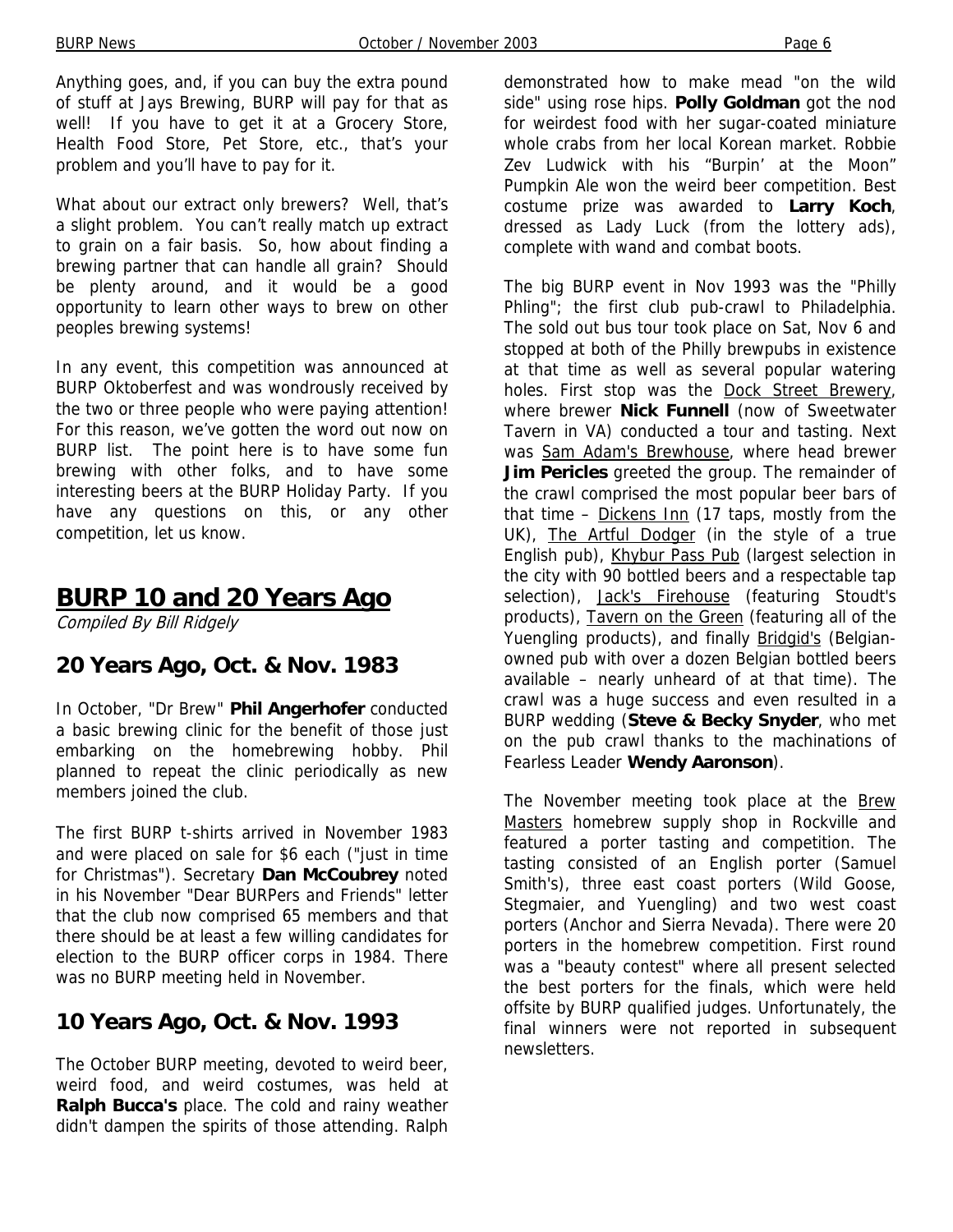### **Bedford Special Bitter 2002 Real Ale Competition**

By Rick Garvin and Christine Lewis

This was one of the most satisfying beers that we made last year. The Bedford yeast goes nicely with the large amounts of Gypsum to produce a snappy mineral/hop profile. The Bedford yeast is also a strong flocculator that drops clear for that true Real Ale sparkle.

#### **Recipe for 13 gallons**

OG: 1.043 FG: 1.009 Color: 6-8 SRM IBU: 36 (goal) Ingredients: 21 lbs Crisp Maris Otter Pale Ale Malt 2 lbs Weyermann Vienna Malt 1 lb Wyermann CaraMunich I 2 lbs rice hulls 2 oz Hop Union Horizon hop pellets – 11% AA, 60 minutes 1 oz US Tettnanger pellets – 5.3% AA, 10 minutes 1 oz Styrian Goldings pellets – 4%, 10 minutes 1 ½ Tbsp Gypsum in boil 2 tsp rehydrated Irish moss – 15 minutes 1 tsp rehydrated Wyeast yeast nutrient – 15 minutes 1 quart White Labs Bedford ale yeast starter – OG 1.045

#### **Process:**

1-hour mash at 150F with 26 quarts water Mashout to 168F adding 14 quarts boiling water and heat

Sparge to collect 14 gallons at 5 SG points below goal – 1.038

Boil for 30 minutes before adding first hop addition Chill to 70F using a counterflow wort chiller Pitch yeast starter and ferment at 65F ambient

**Details**: Filter water through charcoal filter. Underlet mash tun with 150F brewing water to bottom of screen. Add 2 lbs rice hulls. Then add malt and 165F brewing water in three lots. Let mash rest for one hour at 150F. Add boiling water and heat to achieve 168F. Proceed with sparge.

Notes: Prior to start of boil, wort was discarded and replaced with treated brewing water to achieve a boil starting gravity of 1.038 to reach 1.043 OG. We did not use any finings in this beer. For us, finings introduce problems that are better solved with great yeast.



## **~ The Kepler Kitchen ~ Fall Season**

Welcome back to another edition of The Kepler Kitchen - where everything tastes better with beer. In keeping with the Weird Beer theme for the October meeting, we are providing what, in our humble estimation, is a rather weird beer recipe: Coconut Beer Battered Spam with Raspberry Horseradish Sauce. But, since this is also a dualmonth newsletter, we're tossing in a couple other recipes that are nicely suited to the cooling fall weather and approaching holiday season.

First, the weird one. This recipe is from Donna Affinito of Palmer, Alaska, winner of the 1996 Alaska State Fair Best Spam Recipe.

#### **Coconut Beer Battered Spam with Raspberry Horseradish Sauce**

Yield: 4 Servings

2 3/4 cup Flour 2 T. Oil 2 Eggs 3/4 cup Cold water 2 cup Beer, flat 3/4 tsp. Salt Dash pepper 1 1/2 tsp. Garlic powder 12 oz. (1 can) Spam or Spam Lite 2 cup Shredded coconut

#### **RASPBERRY SAUCE:**

1 cup Raspberry sauce or jelly 3 T. Horseradish sauce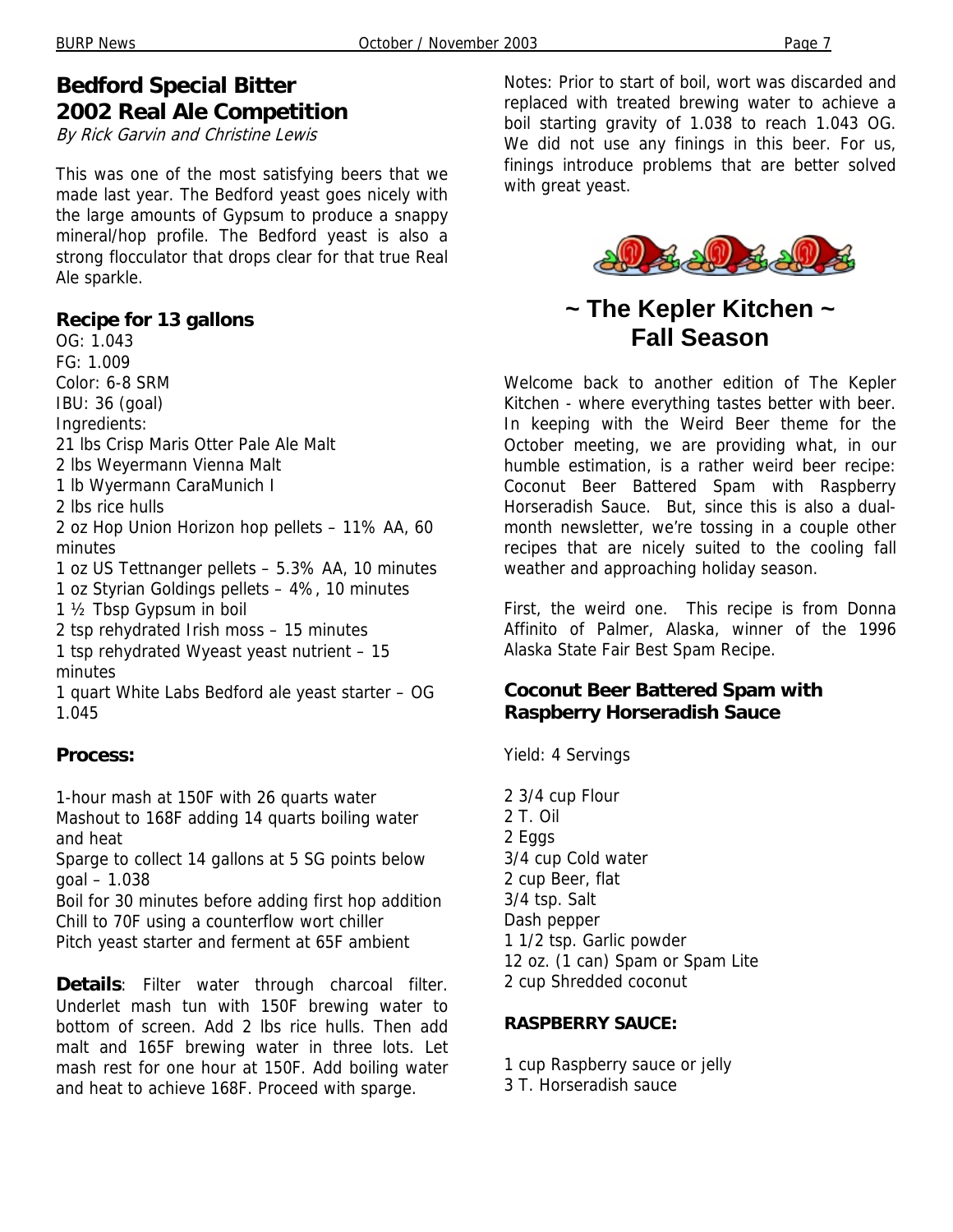Open beer and leave at room temperature over night to "flatten".

Chill beer and then add water, oil and eggs. Mix just enough to break the egg yolks. In a separate bowl, mix flour, salt, pepper and garlic powder. Add to liquid ingredients, while stirring slowly. Add coconut and stir slowly.

Prepare deep fryer as directed by manufacturer. When oil is ready, dip one-inch wide strips of Spam in beer batter and deep fry until they float to the surface.

To make raspberry sauce, combine raspberry syrup or jelly with horseradish sauce in small bowl.

## **Pumpkin Lentil Soup**

This is a hearty soup perfect for an easy supper on a cool evening.

2 T. Bacon drippings 2 T. butter 1 ½ cup chopped onions ¾ cup chopped celery ¾ cup chopped carrot 1 cup lentils 4 cups beef broth 1 bottle beer, preferably not too light 1 ½ cup canned pumpkin 1/4 tsp. dried Marjoram ¼ tsp. dried Thyme Dash of Tabasco or 1/8 tsp. cayenne pepper 1 cup cream Salt and pepper to taste 1 cup toasted chopped hazelnuts

Saute onions, celery and carrots in the bacon fat and butter until tender. Add lentils, broth, beer, pumpkin, herbs and Tabasco or cayenne pepper. Bring to a boil, then turn down heat and simmer for 30 to 45 minutes until the lentils are tender. At this point, the soup can be pureed if desired or left chunky. Add the cream and season with salt and pepper to taste. Serve with toasted hazelnuts.

## **Barley Casserole**

This humble and easy dish is a wonderful accompaniment to any poultry or game—wherever you might use wild rice. And no, this was not

inspired by Andy Anderson's recent attempt at a "barley casserole" — he would never use mushrooms! It was adapted from a James Beard recipe originally published in House and Garden in 1965. Do not leave unattended in a "warm" oven for 8 hours. (Sorry, Andy, we just couldn't resist!)

1/2 pound mushrooms 4-5 T. butter 1 large onion, chopped very fine 1 cup pearl barley Salt and pepper

1 bottle of beer 2 cups beef or chicken broth

Slice the mushroom caps and chop the stems. Heat the butter in a skillet and add the chopped onion. Cook for 3 or 4 minutes and add the mushrooms. Cook another 4 minutes, stirring occasionally. Add the barley and brown it lightly, mixing it well with the onions and mushrooms. Season to taste with salt and pepper and pour into a buttered casserole. Heat the broth and the beer together. Add enough boiling broth/beer liquid to cover the mixture and come 1/2" above it. Cover the casserole tightly and bake in a 350°F. oven for 25 minutes. Taste the barley for doneness. Add more broth, if necessary, and continue cooking until the liquid is absorbed and the barley tender, perhaps another 15 to 20 minutes.

#### **Variations**

Add finely slivered buttered almonds to the barley just before serving.

Cook chicken gizzards in a well-seasoned broth and use the broth to cook the barley. Add the thinly sliced gizzards at the last minute.

Add sautéd chicken livers and some chopped fresh parsley to the barley casserole just before serving.

Substitute 1/2 cup finely chopped green onions for the onion and add 1/4 cup finely chopped celery and 3/4 cup thinly sliced water chestnuts. Season the broth with a few dashes of soy sauce. Serve this Asian version of barley casserole topped with a sprinkling of chopped parsley. Serves 6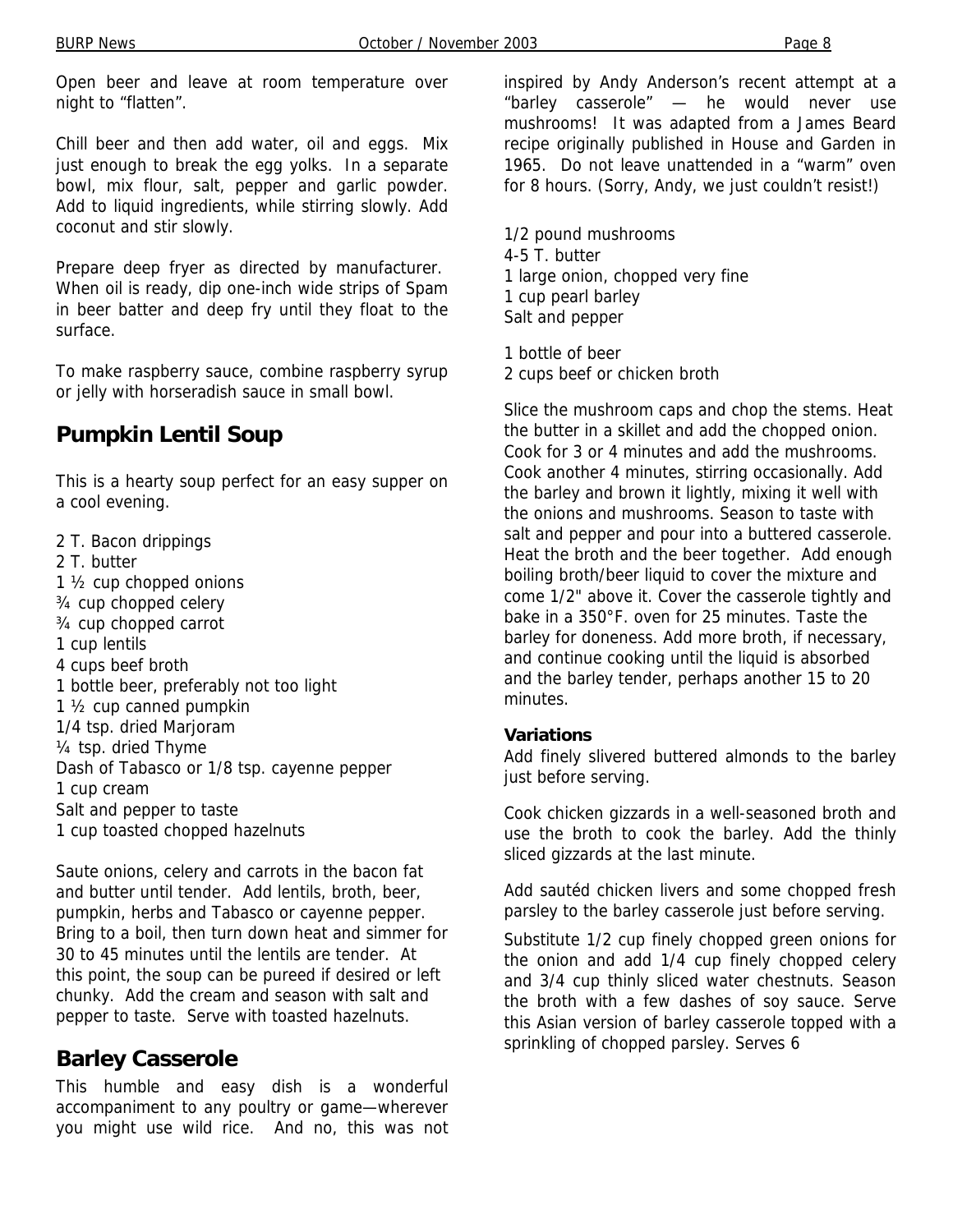## **A Rough-hewn Rack for Gravity-Dispensed Real Ale**

By Rob Hanson



Some homebrewers are never really satisfied unless they have to build something or tinker with a home-rigged gadget to finish a batch. I can safely say I'm not one of those homebrewers. But like a lot of homebrewers, I am frugal, and sometimes you just can't find what you need off the shelf. Or what's on the shelf just costs too much.

I wanted to dispense a keg of real ale from a 3 gal. Cornelius keg. Sure, I probably could have borrowed a beer engine from one of the many BURP members who own one, but I heeded the siren calls of self-sufficiency and authenticity – I got it into my head to build a rack to dispense the beer by gravity. Luckily, I had a fair amount of scrap wood, a miter saw, and an afternoon to spare.

#### **Building the Rack**

What I came up with was based on the one photo of a rack I could find at the time – a "crossed x" rack shown in Terry Foster's Pale Ale on page 235. I knew that I would have to alter my rack somewhat from whatever photos I could find since I would be using a Corny keg and not a traditional cask.



I decided to experiment with a four-inch difference in height between the front and rear Xes of the rack, hoping that would give me the amount of slope I would need. Taking some scrap 2x4, I cut lengths for the front and rear X, notching each in order to fit them together in a cross shape before shaping the ends at 45° to make the rack sit flat. Scrap wood from experimental cuts on the 2x4s used in conjunction with more scrap1x6 cut down from another project linked the two Xes to finish the rack. No sanding, no finish, just screws, nails, and a little glue (optional).

Since completing my rack, I found another variation on the real ale rack on www.ukbrewing.com, which might serve as an alternative for those interested in building their own gravity dispense racks. You can find this variation under the "sundries" section of the site. Builders should keep in mind the differences between the traditional cask or firkin and the particular serving vessel they plan to use in the finished rack.

#### **The Connections**

When talking through the project before I started building, **Bill Newman** had suggested that one could reverse the usual connections on the Corny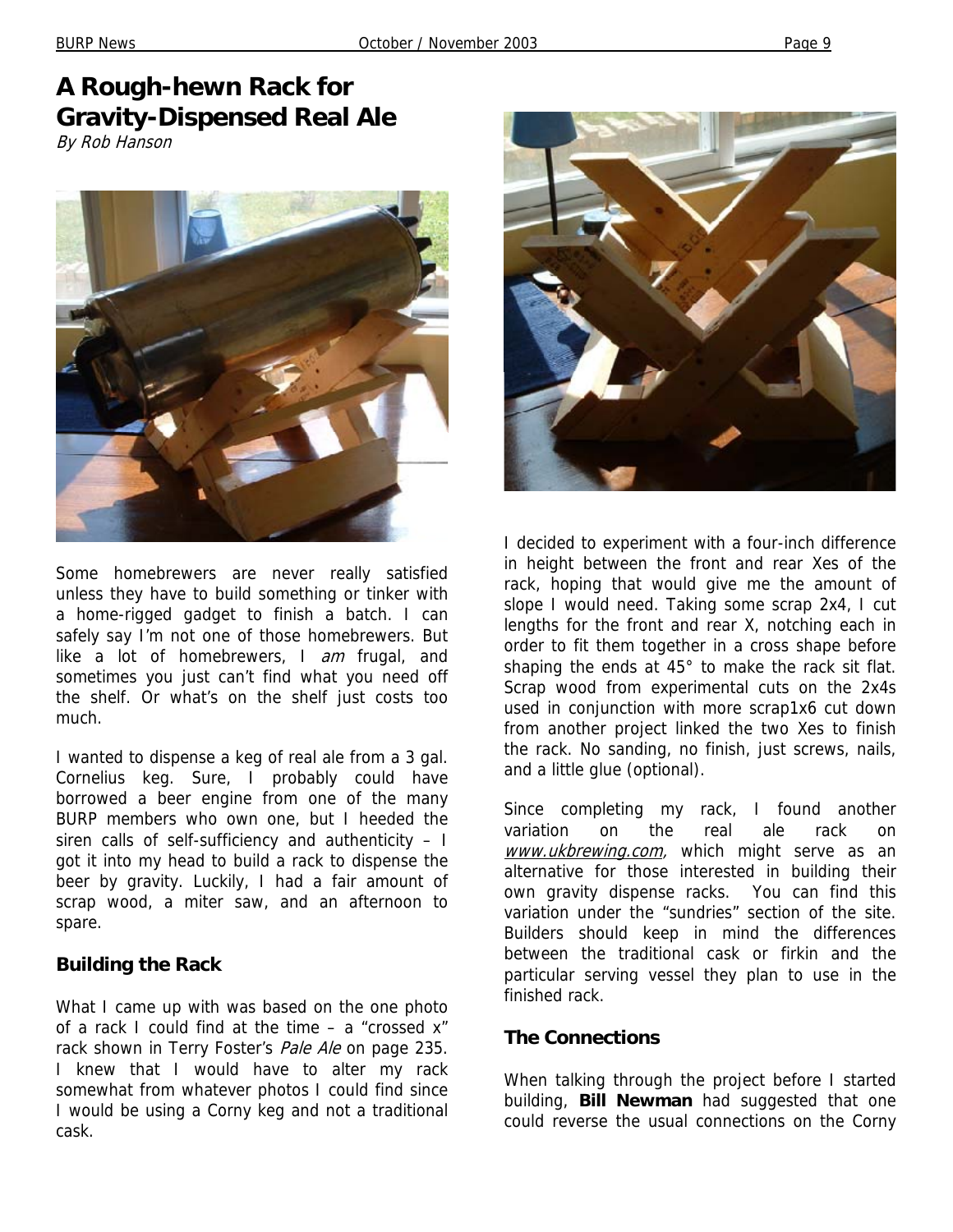keg, Gas-in and Beer-out—taking advantage of the reversal of the short and long dip tubes—venting the keg into the air space using the long dip tube when the keg is canted, and serving from the short Gas-in tube. It's a good idea in theory, but perfectionist-minded brewers may want to experiment with a water-filled keg to see if their rack will work as they planned. I should also note that it's essential that brewers be able to get a good seal on their keg, ideally without additional CO2 pressure once the keg is vented, since excess pressure will be bled off before serving. When using a beer engine with the keg upright, this is less of a concern, but when the weight of the beer is pressing against the seal, leaks should be avoided—plus, it's your beer and you should drink it, not spill it!

#### **Serving the Beer**

With an experienced cellarman (who incidentally is not afraid of the odd beer shower when venting the keg to get the best out of the beer) to take care of my 3 gallons of Heavy Duty Brown Ale, I had nothing to fear, except perhaps the usual fears a homebrewer has when serving his beer (untested since kegging) to fellow homebrewers. All the same, I should note that the rack, while it likely would have had sufficient slope for serving a traditional cask, as well as a 5 gal. Corny, required some special venting arrangements with a smaller keg.

Using the 3 gallon keg in the rack, there ended up not being either enough slope or enough airspace in the keg to simply hook up an open Beer-out fitting, and **Bill Newman** rigged up a length of tubing that terminated a foot or two above the high end of the keg in an open picnic tap to vent the keg. Though this arrangement worked like a charm once it was hooked up, if you're looking for a more elegant solution, I would recommend either slightly under-filling the keg to allow for a larger headspace, or using a 5 gallon keg in the rack.



## **Notes from the Minister of Prosperity**

By Kathy Koch

Final figures are in from Mashout 2003. (Anyone who hasn't turned in his or her receipts will need to by the October meeting. Then I can report a finalfinal.) Minister of Mashout, Bill Ridgely, did an outstanding job with paid registrations at \$3,345.00. Expenses were \$2,419.58, leaving a net of \$925.42. We ended up not paying for gravel for the driveway because of delivery problems. Assuming that can be overcome this could be an expense for next year. As always, some of us might want to lobby for more port-apots.

Other balance sheet updates since last report:

| Income:                                | Dues                                                         | \$         | 455.00 |
|----------------------------------------|--------------------------------------------------------------|------------|--------|
|                                        | Sept. Raffle                                                 | \$         | 240.00 |
|                                        |                                                              |            |        |
| <b>Expenses:</b>                       | Ribbons for<br>competitions<br>(SOFB<br>portion<br>\$346.12) | \$         | 575.13 |
|                                        | Membership                                                   | \$         | 37.00  |
|                                        | Treasurer<br>(postage)                                       | \$         | 7.40   |
|                                        | Min. of<br>Culture                                           | \$         | 37.36  |
|                                        | Newsletter &<br>Misc. Info                                   | \$         | 242.98 |
|                                        | Sept.<br>Meeting                                             | \$         | 436.32 |
| <b>Current Total</b><br><b>Balance</b> |                                                              | \$18314.78 |        |